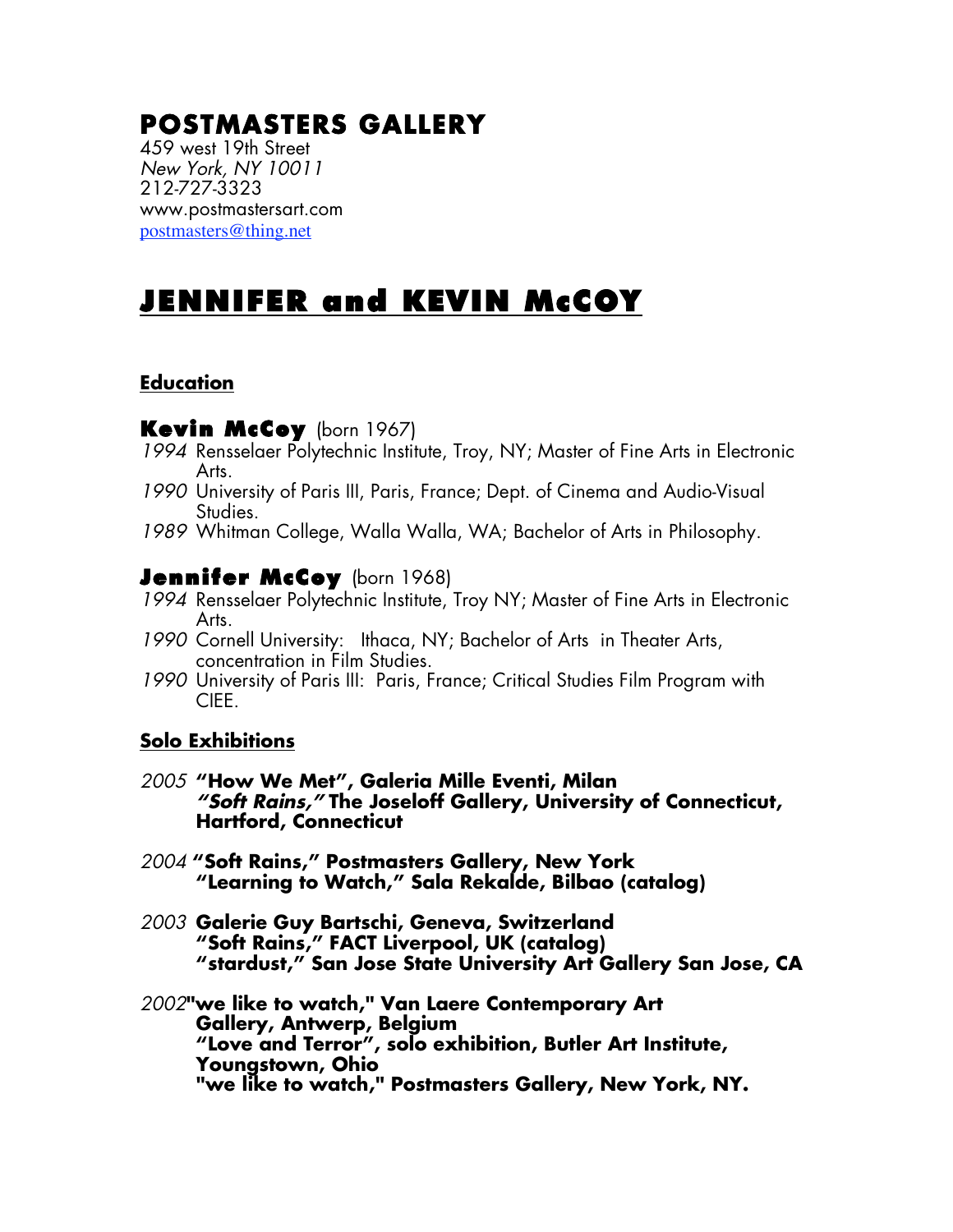## **Selected Group Exhibitions and Screenings**

#### *2005*

"Dreaming of A More Better Future," curated by Saul Ostrow, Cleveland Institute of Art, Rehberger Galleries, Clevelasnd, OH "Night Sites," Kunstverein Hannover, Hannover, Germany "Blur of the Otherworldly, Contemporary Art, Technology and the Paranormal,"Center for Art and Visual Culture, Universitu of Maryland Baltimore, MD "A Kiss Isn't Just a Kiss", curated by Barry Rosenberg, Contemporary Art Galleries University of Connecticut, Storrs, CT "Identita & Nomadismo," Palazzo delle Pappesse, Centro di Arte Contemporanea, Siena, Italy "360 – Art in the Round," Wood Street Galleries, Pittsburgh, PA "Land-e-scape," Postmasters Gallery, New Yorrk *2004* "Cut, Film as Found Object in Contemporary Video," curated by Stefano Basilico, Museum of Contemporary Art, Miami, Fl, traveling to Milwaukee Art Museum (2005) "Terminal Five," curated by Rachel Ward, JFK Airport, New York "Database Imaginary" Banff Centre, Banff, Canada "Zones of Confluences," curated by Benjamin Weil, Vilette Numerique, Paris "Slouching Towards Bethlehem," The Project, New York "Frame,Analisys of Movement," Center of Photography at Woodstock, Woodstock, NY "Special Exhibition" related to "August Sander, People of the  $20<sup>th</sup>$ Century" (works from the permanent collection), Metropolitan Museum of Art, New York, NY "Pop\_Remix" S.F. Cameraworks, San Francisco, CA "Our Grotesque," curated by Rob Storr, Fifth International Biennial, SITE Santa Fe, Santa Fe, New Mexico "Open House: Working in Brooklyn," The Brooklyn Museum, New York **"**Game Show," James Cohan Gallery, New York

#### *2003*

"Tag Team," White Box, New York, Break Festival, Lubljana, Slovenia

#### *2002*

"American Dream," Ronald Feldman Gallery, New York "Animations," Kunstwerke, Berlin Rotterdam Film Festival, main venue*,* Rotterdam, The Netherland "Future Cinema," ZKM (Zenter fur Neue Media) Karlsruhe, Germany, traveling 2003-2004 to Kiasma Museum of Art, Helsinki, Finland ICC Media Centet, Tokyo,

"watery, domestic," curated by Hamza Walker, Renaissance Society, Chicago

"Omega Manual," Smack Mellon Studios, Brooklyn, New York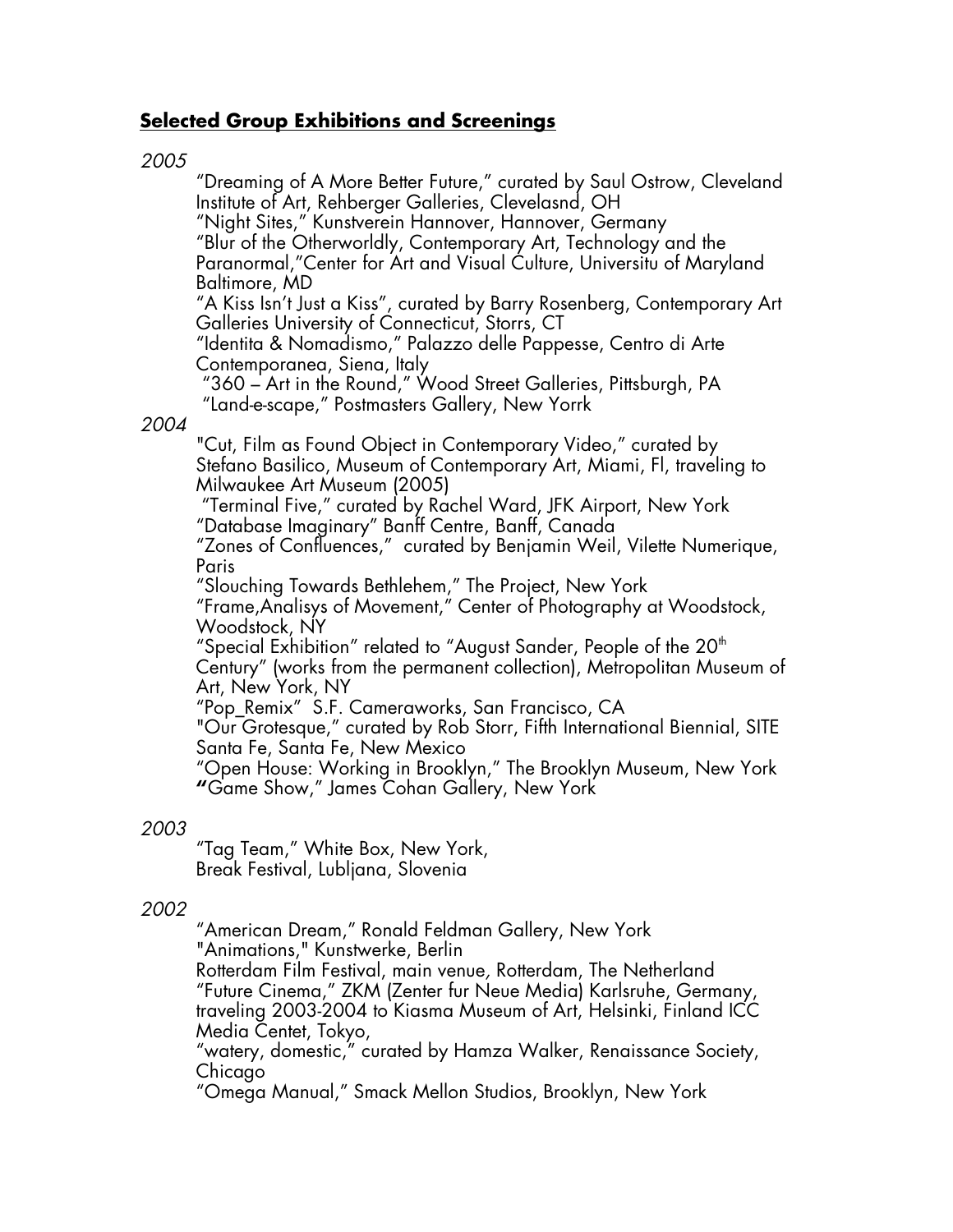"Where Do We Go From Here," curated by Kathy Rae Huffman," Cornerhouse Arts Centre, Manchester, UK "New Acquisitions," Department of Photographs, The Metropolitan Museum of Art, New York, NY "Flay, Splay, Play," Espace Paul Ricard, Paris "The Armory Show," New York, NY.

#### *2001*

"Video Viewpoints," The Museum of Modern Art, New York, NY, *screening* "Animations," PS1 Center for Contemporary Art, New York, NY *installation* "Video Jam", Palm Beach Institute of Contemporary Art, Lake Worth, FL, *installation*

"The Brewster Project", Brewster, NY. *performance/radio project*

"Mapping the Web Informe", New Langton Arts, San Francisco, CA. *web project*

"Trompe l'Oeil", Media Z Lounge, The New Museum, New York, NY. *web project*

"WRO Media Art Biennial", Wroclaw, Poland. *web project* "Outsource", Flipside, Brooklyn, NY. *interactive video installation*

"The Armory Show", New York, NY. *interactive video installation* "The BabySitter Tapes", Walden Gallery, New York, NY. *performance*

"Technically Engaged", A.I.R. Gallery, New York, NY. *interactive video installation*

#### *2000*

"Pink Light", Postmasters Gallery, New York, NY. *electronic sculpture* "Verbal 3", The Kitchen, New York, NY. *performance* "Dissection - New Electronic Interaction", Macau Museum of Art, Macau.

*CDROM*

"B-2000", Centre Bruxelles, Brussels, Belgium, *cd-rom*

"Through the Looking Glass", Beachwood Center for the Arts, Cleveland, OH,

"The Skin Game", Smack Mellon, Brooklyn, NY *interactive digital installation*

"Subject to Sound", The Rotunda Gallery, Brooklyn, NY. *electronic sculpture* "South by Southwest Interactive Festival", Austin, TX. *web project*

Tenacity<sup>"</sup>, The Swiss Institute, New York, NY *installation*

"Greater New York," P.S.1., New York, NY. *electronic sculpture/web project*

"Airworld Tonight," Postmasters Gallery, New York,NY. *performance/tv broadcast*

"Arts Entertainment Network", The Walker Arts Center, Minneapolis, MN, *web project*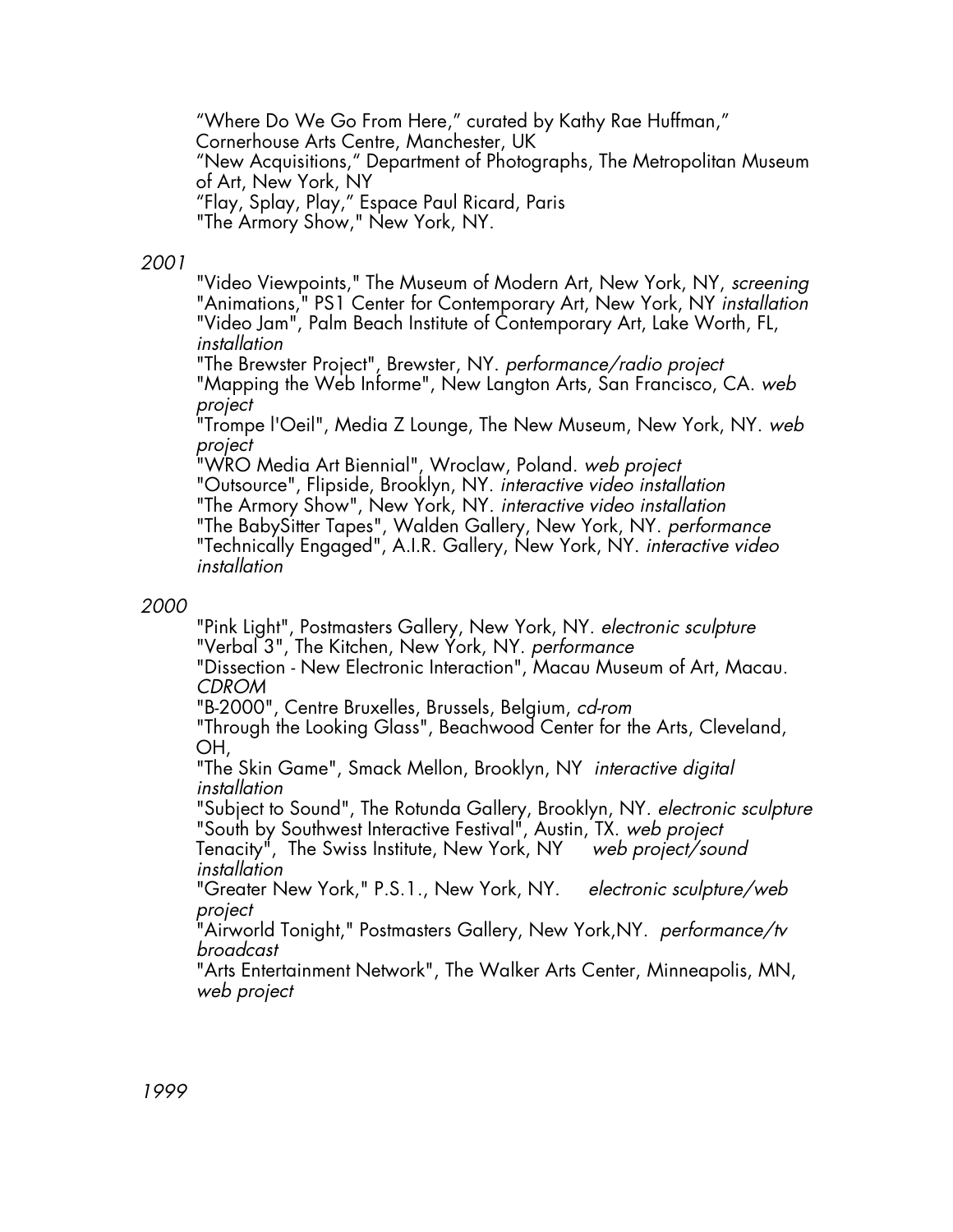"Viper International Media Festival", Lucerne, Switzerland. *interactive installation*

"Virginia International Film Festival", Charlottesville, VA. *media performance*

"Kino Vision", Gallery Fleur, Kyoto, Japan. *cd-rom*

"Airworld", Walker Art Center, Minneapolis, MN. *web project* "The 1999 Robert Flaherty Film Seminar", Durham, NC.

"WRO 99 7th Internation Media Art Biennale", Wroclaw, Poland. *videoscreening*

"Toys and Noise", OK Center for Contemporary Art, Linz, Austria. *interactive installation*

"Contact Zones", Centro de la Imagen,Mexico City, Mexico. *cd-rom* "Contact Zones", Johnson Museum of Art, Cornell University, Ithaca, NY. *cd-rom*

"Fin de Siécle", Mire, Nantes, France. *video installation*

#### *1998*

"ISEA98", F.A.C.T., Manchester, England. *interactive video installation* "Trance Dance", Pacific Film Archives, Berekeley, CA. *video screening* "Tomorrow's Homes Today", Museum of Science and Industry, Manchester, England.

*interactive video installation*

"Touchware", SIGGRAPH '98, Orlando, FL. *Interactive video installation.* "Video Room Video Festival", Brooklyn, New York. *video screening* "European Media Art Festival", Osnabrück, Germany. *video screening* "Impakt Festival for Audiovisual Arts", Utrecht, Holland. *video installation* "Arts Edge", Art Gallery of Western Australia, Perth, Australia. *web project* "Viper International Media Festival", Lucerne, Switzerland. *cd-rom* "A Common Thread: Digital Media and the Creative Process", Fine Arts Gallery, Wake Forest University, Winston-Salem, NC. *interactive video installation.*

#### *1997*

"Maintenance /Web", The Thing, NY, NY. *Solo exhibition: web project* "Small Appliances", The Light Factory, Charlotte, NC. *Solo exhibition: video installation*

"Digital Studies", Alt-X web magazine. *web project*

"Excavations", Bay Area Video Center, San Francisco, CA. *video screening*

"Blast 5 Drama", Sandra Gering Gallery, New York, NY. *web project*

#### *1996*

"Cluster Images," Werkleitz Geselschaft, Tornitz, Germany. *video screening* "11th Fringe Film and Video Festival," Edinburgh, Scotland. *video screening*

"The Next 5 Minutes, Tactical Media" V-2, Rotterdam, The Netherlands. *performance*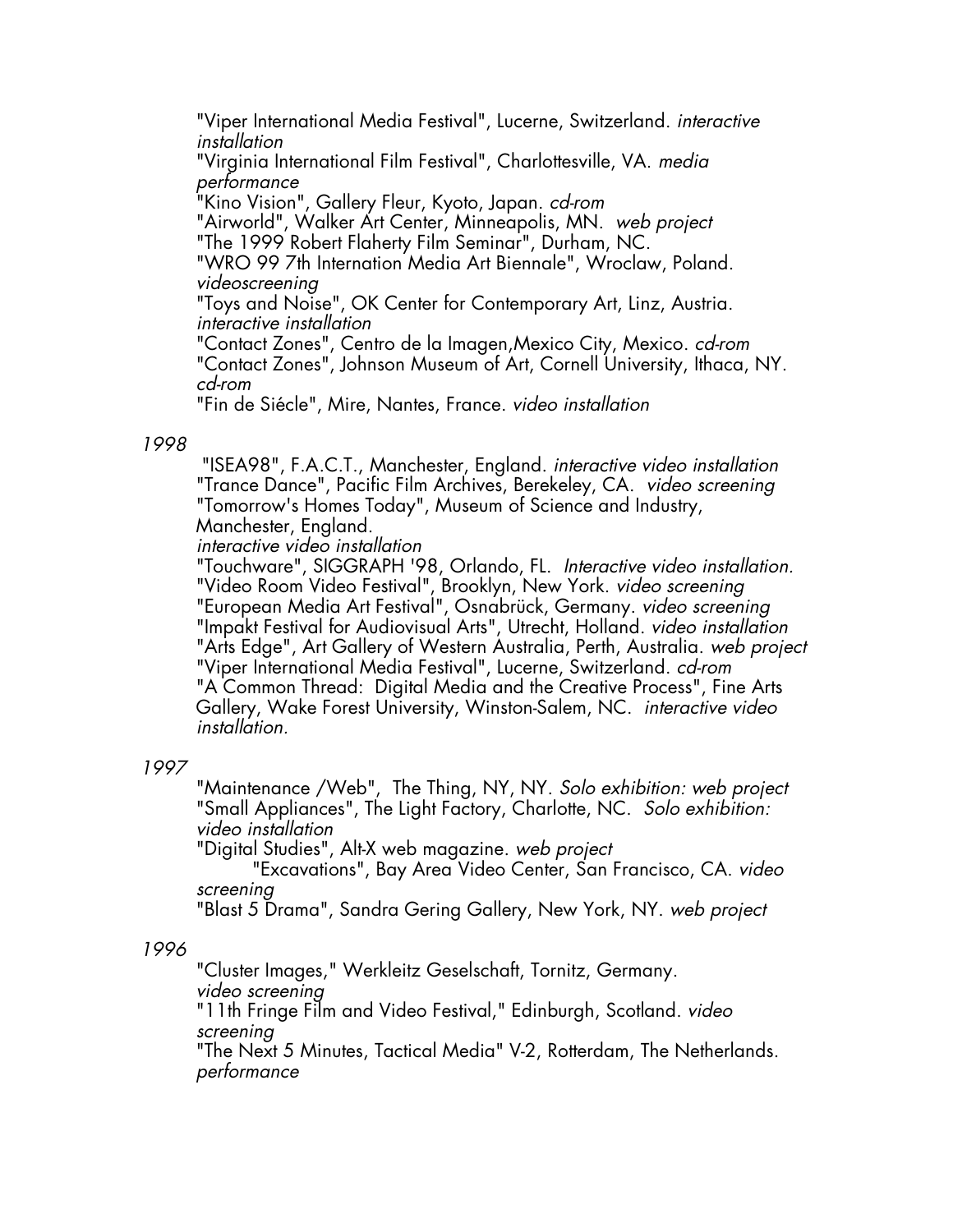#### **Awards**

- *2001* New Media Art Felowship, Colbert Foundation, New York, NY
- *2001* Finishing Funds Grant, Experimental Television Center, Owego, NY
- *2000* Net Art Commission/Residency, The Alternative Museum, New York, NY
- *1999* New York Foundation for the Arts Computer Arts Grant recipient, New York, NY
- *1999* "World Views" Thundergulch Artist in Residence, New York, NY
- 1999 "Emerging Artist/Emergent Media" Grant recipient presented by the Jerome Foundation through the Walker Art Center, Minneapolis, MN.
- *1999* HarvestWorks Artist in Residence, New York, NY.

## **Jennifer and Kevin McCoy**- **Selected Collaborative Works 1993-2001**

 $201: a$  space algorithm  $-2001$ ; interactive video/web project

Every Shot, Every Episode-2001; interactive video installation

The Babysitter Tapes - 2001; media performance

Pink Light- 2000; interactive electronic sculpture, light, and sound

Radio Wonderland- 2000; electronic sculpture, microwatt radio installation

Radio Frankenstein - 2000; electronic sculpture, microwatt radio/internet project

http://www.radiofrankenstein.net

Airworld Probe- 1999; videotape, color,sound, 3:50.

Airworld Transit Lounge (sense of space)- 1999; interactive installation

Airworld - 1999; web project/mixed media project. http://www.airworld.net/

Sense of Space- 1999, interactive digital video installation

Replay - 1998; interactive digital video installation

Small Appliances - 1997; interactive video installation and CD-ROM http://www.lightfactory.org/smallappliances/

Transmission - 1997; videotape, color, sound, 7:00

Maintenance/Web - 1997; web project. http://www.thing.net/~m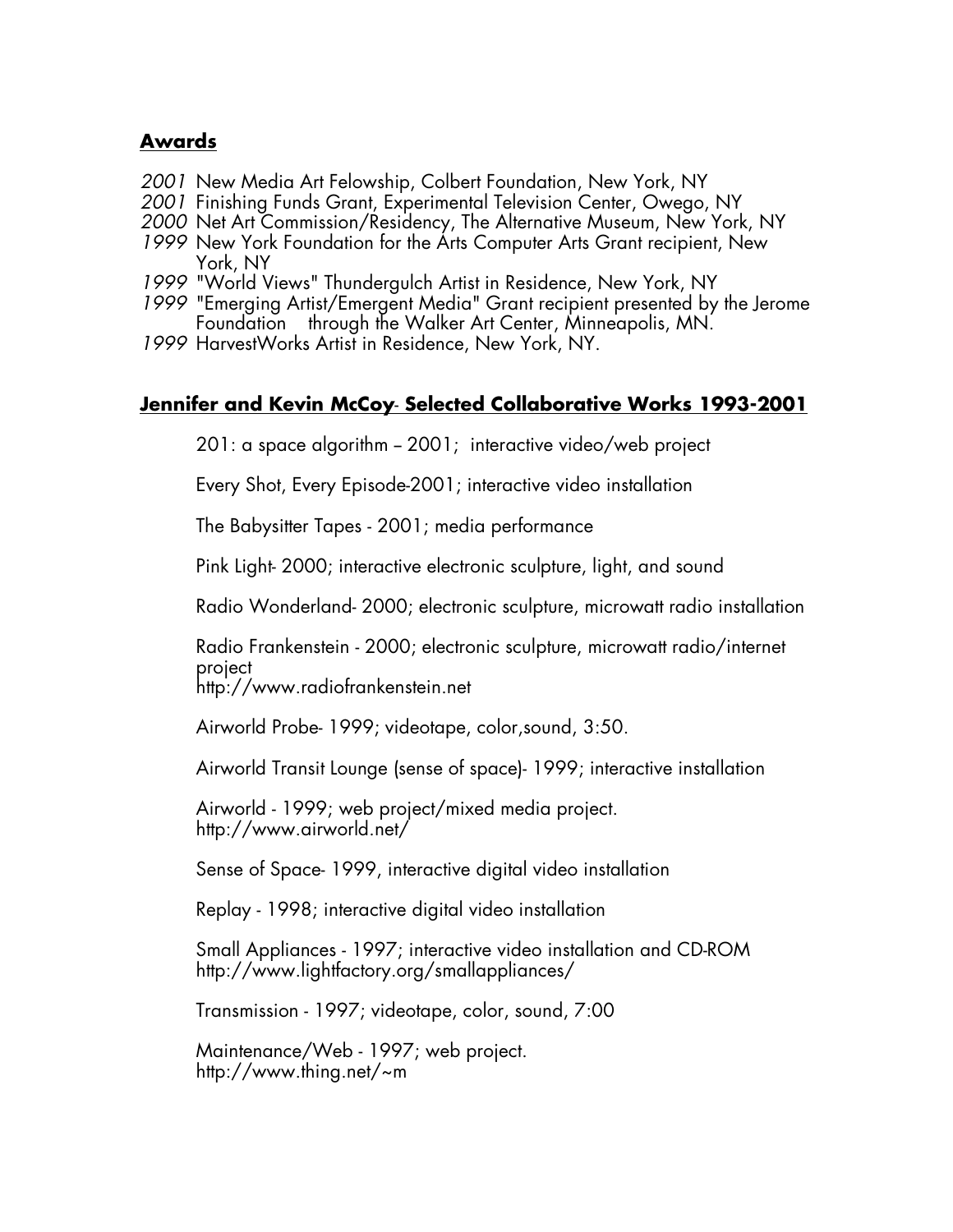Donor- 1995; videotape, color, sound, 5:00.

Snow Burns My Heart - 1993; videotape, color, sound, 5:25

## **Catalogs**

## **2004**

Kocache, Moukhtar, ed. Site Matters, New York, NY: The Lower Manhattan Cultural Council, D.A.P./Distributed Art Publishers, 2004, pp.134-135.

Anderson, Cecilia, ed. Learning to Watch: Jennifer and Kevin McCoy, Bilbao, Spain: Sala Rekalde Erakustaretoa, 2004.

Kotik, Charlotta and Tumelo Mosaka, Open House, Working in Brooklyn, Brooklyn, NY: The Brooklyn Museum, 2004, p.136.

Berg, Eddie and Hillary Thorn, ed. Jennifer and Kevin McCoy, Liverpool, UK: Fact, 2003.

Jacobson, Katherine, ed. Cut, Film as Found Object in Contemporary Video. New York, NY: Miami MOCA, D.A.P./Distributed Art Publishers, 2004.

King, Sarah S.,ed. Disparities and Deformations, Our Grotesque, New York, NY: Site Santa Fe, D.A.P./Distributed Art Publishers, 2004.

## **2003**

Shaw, Jeffrey and Peter Weibel, ed. Future Cinema, The Cinematic Imaginary After Film, Cambridge, MA: MIT Press, 2003, pp. 252-253.

## **2002**

Harris, Larissa. "Krazy Kat", <u>Animations,</u> Brooklyn, NY: PS1/MOMA, 2002.

## **Recent Selected Bibliography**

## **2005**

Stephanie Cash, "Soft Rains by Jennifer and Kevin McCoy," Art in America, March 2005 Carly Berwick, Triptych – who Bought What and Why," New York Magazine, January 3, 2005 Jennifer and Kevin McCoy - Rave Awards Profile, Wired Magazine , March 2005

# **2004**

Stefano Basilico, "Cut, Film as Found Object in Contemporary Video", catalog essay, Milwaukee Art Museum December 2004 Nikita Storm, "Santa Fe – Our Grotesque" Art Papers, November/December 2004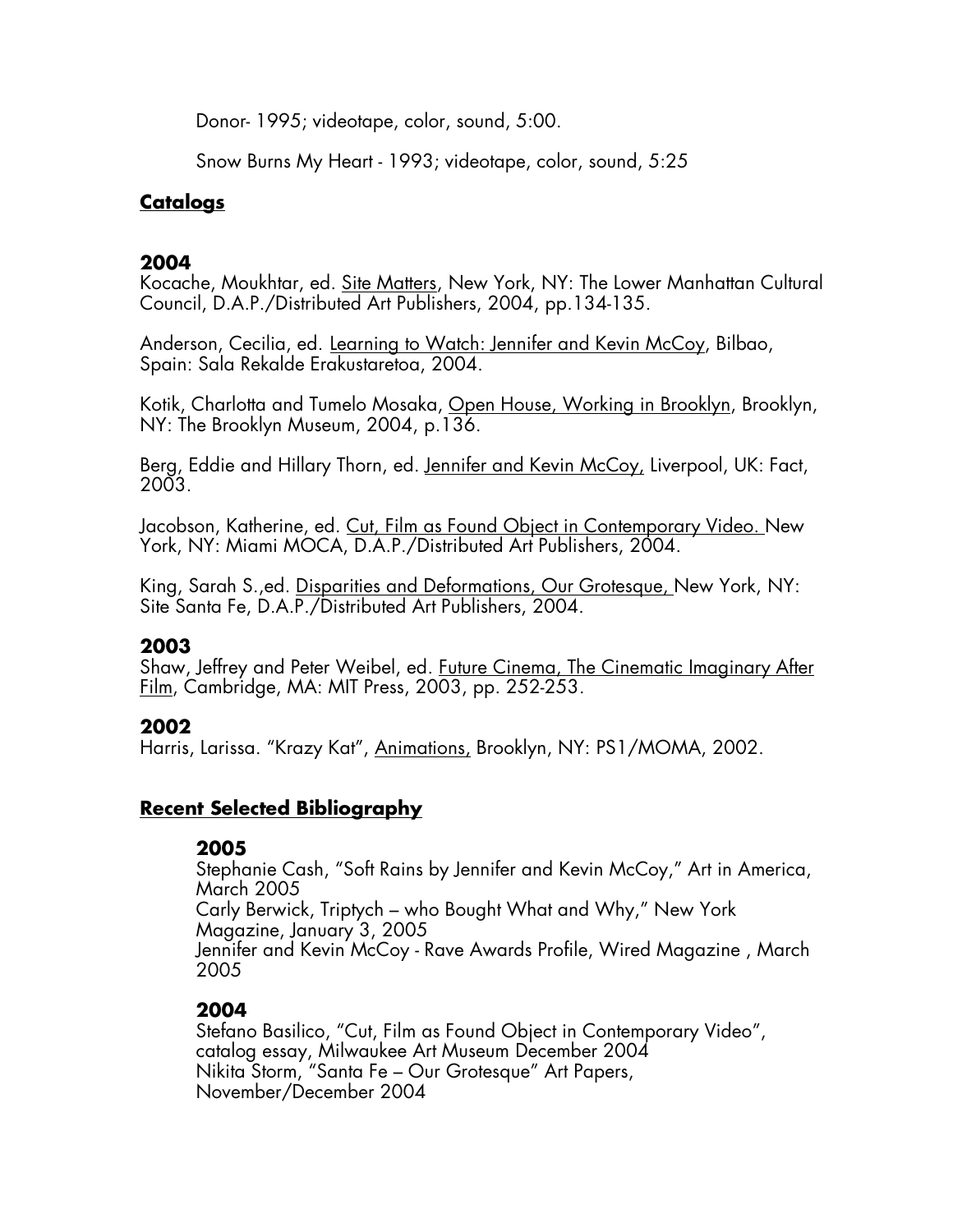Michael Kimmelman, "The Convention of Beastly Beauty," The New York Times, August 6, 2005

Blake Gopnik, "How Grotesque! How Grand,!" The Washington Post July 25, 2004

Rob Storr, "Disparities and Deformations: Our Grotesque," Site Santa Fe, Santa Fe NM, June 2004 , catalog

Ken Johnson, "Jennifer and KevinMcCoy," art review, The New York Times, June 4, 2004

David Fraenkel, "Jennifer and Kevin McCoy: Transposing Time and Space," catalog essay, in "Learning to Watch" *Sala Rekalde*, Bilbao, Spain, April 2004

Emily Lambert, "Binary Art," *Forbes Magazine*, January 12, 2004

# **2003**

Alfred Hickling, Jennifer and Kevin McCoy at FACT, The Guardian, London, September 19, 2003

Linda Yablonsky, "To Replace Paint, Artists Try Pixel Power," *The New York Times*, August 17, 2003

Jim Supanick, "Dreamt at Scale," (catalog essay) in *"Jennifer and Kevin McCoy, Robot Films"* published by FACT, Liverpool, September 2003

# **2002**

Barbara Pollack, "Jennifer and Kevin McCoy'" review *Art in America*, December 2002

Carly Berwick, Net Gains," *Artnews*, December 2002 Jim Supanick, "Pounding Pulling Slapping Whacking: Jennifer and Kevin McCoy 'Every Anvil'," *NY Arts Magazine*, June 2002 Roberta Smith, "Jennifer and Kevin McCoy," Art in Review, *The New York, Times*, April 19, 2002)

Martha Schwendener, "Jennifer and Kevin McCoy" Critics Pick, *Artforum.com*, posted April 15, 2002)

# **2001**

David Frankel, "Openings: Jennifer and Kevin McCoy," *Artforum* (November, 2001): pp.136-137.

Anthony Huberman, "Ether Talk, " *The Wire,* (October, 2001): p82. Stefan Caldana, "201 - a space algorithm," *el ciberPais*, (July 5, 2001): http://www.ciberpais.elpais.es/d/20010705/ocio/portada.htm Carl Skelton, "aen.walkerart.org," *dART International,* (Winter 2001): pp.28-31.

Holland Cotter, "Events Listings," *The New York Times.* (January 25, 2001).

# **2000**

Jeff Howe, "net.aesthetics," *The Village Voice*, (September 6 - 12, 2000): p. 85

James Oliver Cury, "Motion Pixels," *Spin,* vol. 16, no. 7 (July 2000): p.127 Claire Barliant, "The Challenge of Exhibiting a Supernatural Instrument," *Feed,* (May 31, 2000): http://www.feedmag.com/essay/es343lofi.html Martin Spinelli, "Viva Frankenstein," (New York: PS1, 2000):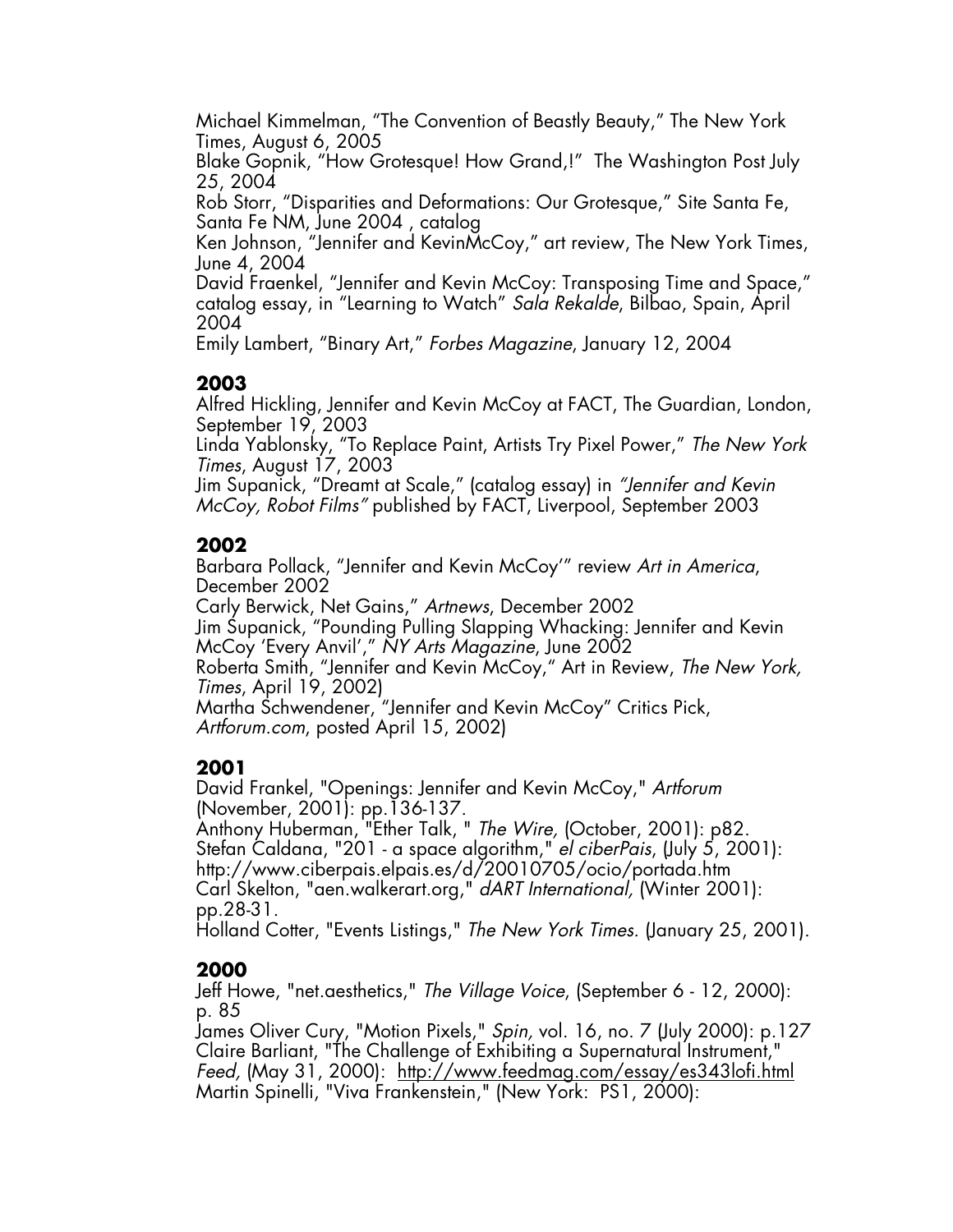http://www.ps1.org/cut/java/essays/spinelli.html Nicholas Noyes, "Frankenstein," (New York: PS1, 2000): http://www.ps1.org/cut/java/essays/noyes.html

#### **2000**

Laura Marks, "Making a Scene With Live Video," *The Independent Film & Video Monthly,* vol. 23, no. 6 (July 2000): p.34-37

Lisa Curtis, "Subject to Scrutiny," *Brooklyn Papers,* (May 22, 2000): p.9 Catherine Hong, "United Artists," *Harper's Bazar,* (May 2000): p.132 *photo*

Glen Helfand, "WebArtopia, The Art Entertainment Network has it all," *San Francisco Gate Online,* (April 26, 2000): http://www.sfgate.com/cgi bin/article.cgi?file=/technology/archive/2000/04/26/webartopia.dtl Rachael Stark, "Music in Wonderland," *Brooklyn Daily Eagle,* (April 20, 2000): J13

Howard Halle, "State of the Art," *Time Out New York,"* no. 234, (March 16, 2000): p.80

Robert Cozzolino, "Airworld," *Isthmus,* (January 14, 2000): p. 22

## **1999**

Laura Marks, "Low Tech is How Electrons Remember," *Nach dem Film,* no. 1 (December 1999): http://www.nachdemfilm.de/no1/mar01eng.html G.H. Hovagimyan, "Jennifer and Kevin McCoy" *Collider* (New York: The Thing, August 19, 1999) *The publication is a video interview published online at* http://bbs.thing.net Josephine Bosma, "Airworld: An Interview with Jennifer and Kevin McCoy" (Minneapolis: The Walker Art Center, 1999) *Published online http://www.walkerart.org/gallery9/mccoy/bosma.html* Republished in Hacktivism: network art activism, The Electronic Disturbance Theatre, ed. (New York: Autonomedia, 2000) Felix Stalder "Internet Retrograde: The Rise of the Net Infomercial", (Minneapolis: The Walker Art Center, 1999) *Published online at http://www.walkerart.org/gallery9/mccoy/stalder.html* Steve Deitz, "Art.commerce," (Minneapolis: The Walker Art Center, 1999) Published online at *http://www.walkerart.org/gallery9/webwalker/ww\_june.html#3*

*\* \* \* \* \* \* \* \* \* \* \* \* \* \* \* \* \* \**

The art work of Jennifer and Kevin McCoy explores the ways in which the computer extends the way we can think about narrative. The capacity of the computer to fragment, store, and analyze audio and video material lends itself to examinations of genre, interactivity, and automation. In order to draw attention to these new structures, they often reexamine classic genres and works of cinema, science fiction or television narrative, creating sculptural objects, net art, robotic movies or live. In New York City, their work has been exhibited at The Metropolitan Museum (acquisition) MOMA, P.S.1, Postmasters Gallery, The New Museum, and The Swiss Institute. Commissioned projects include net art projects